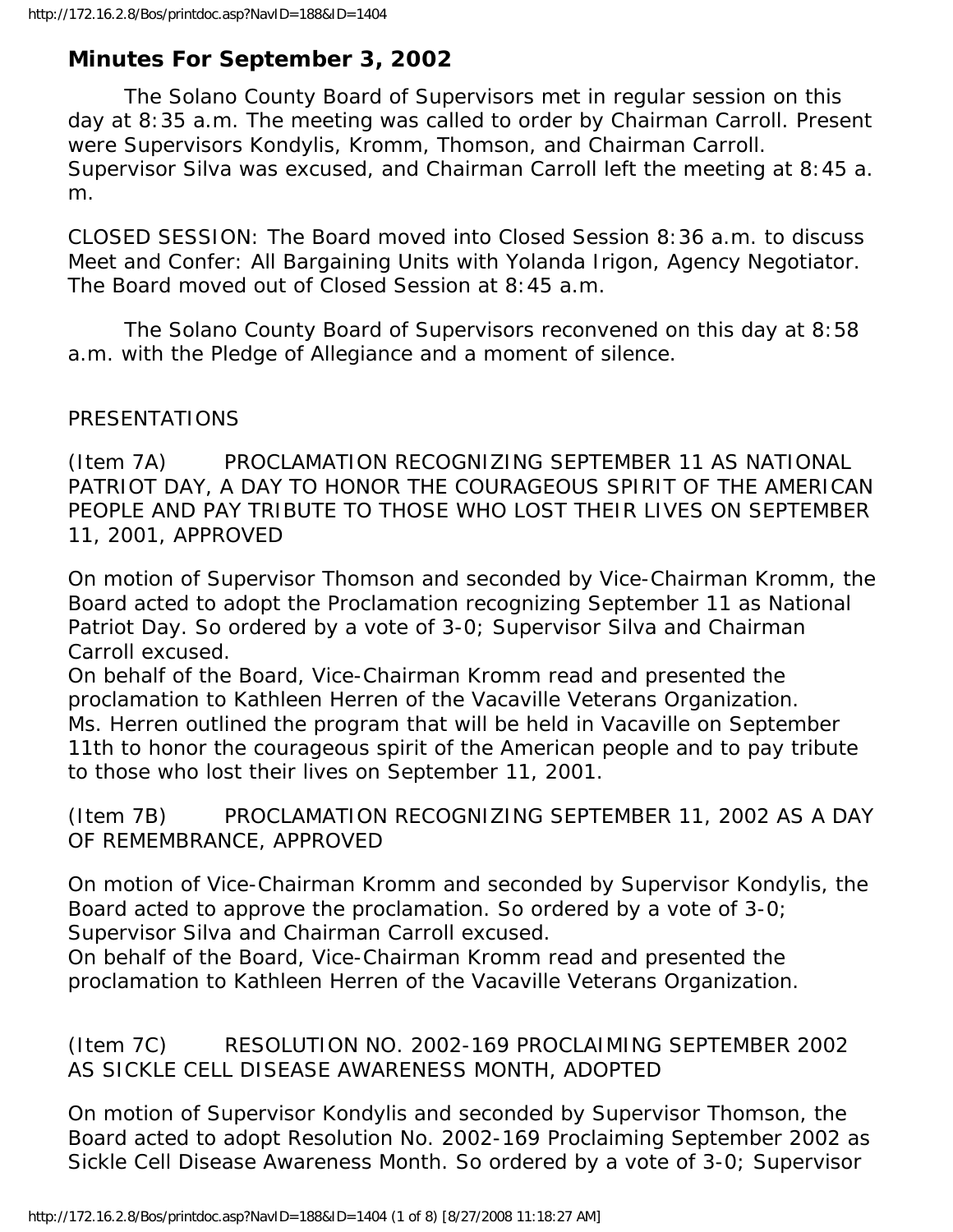Silva and Chairman Carroll excused. (see Resolution Book) On behalf of the Board, Supervisor Kondylis presented the resolution to County Health Officer Dr. Thomas Charron, MCH Program Administrator Nancy Calvo, Black Infant Health Program Coordinator Norma Thigpin, and Sickle Cell Network Northern California member Harry LeGrand.

 Ms. Thigpin outlined activities that are planned for September to help increase the awareness of Sickle Cell Disease.

 Mr. LeGrand noted first hand experience with Sickle Cell Anemia Disease, which is a major health issue, and the need for increased awareness and education in the medical and public communities.

ITEMS FROM THE FLOOR

## APPEARANCE BY DONALD TIPTON RE VARIOUS ISSUES

Donald Tipton, Vallejo, voiced his concerns regarding the Board of Supervisors' discretionary fund, with a lighting survey in Homeacres that has not been done, for potential hazards with the proposed LNG Plant in Vallejo, and with Supervisor Silva's attendance.

INTRODUCTION OF CATHERINE McKENZIE COOK, ADMINISTRATIVE ASSISTANT

 Vice-Chairman Kromm introduced his new Administrative Assistant Catherine McKenzie Cook, and gave a brief background and experience Ms. Cook is bringing to the position.

ADDITION TO THE AGENDA

(Item 9) CONSIDERATION TO CANCEL SEPTEMBER 24, 2002 MEETING

On motion of Supervisor Thomson and seconded by Vice Chairman Kromm, the Board acted to add the issue of canceling the Board of Supervisors Meeting of September 24, 2002. So ordered by a vote of 3-0; Supervisor Silva and Chairman Carroll excused.

## BOARD OF SUPERVISORS MEETING OF SEPTEMBER 24, 2002, CANCELLED

 Vice-Chairman Kromm noted activities that would be taking several Board Members away on September 24, 2002 and suggested canceling the meeting.

 On motion of Vice-Chairman Kromm and seconded by Supervisor Kondylis, the Board acted to cancel the Board of Supervisors' Meeting of September 24, 2002. So ordered by a vote of 3-0; Supervisor Silva and Chairman Carroll excused.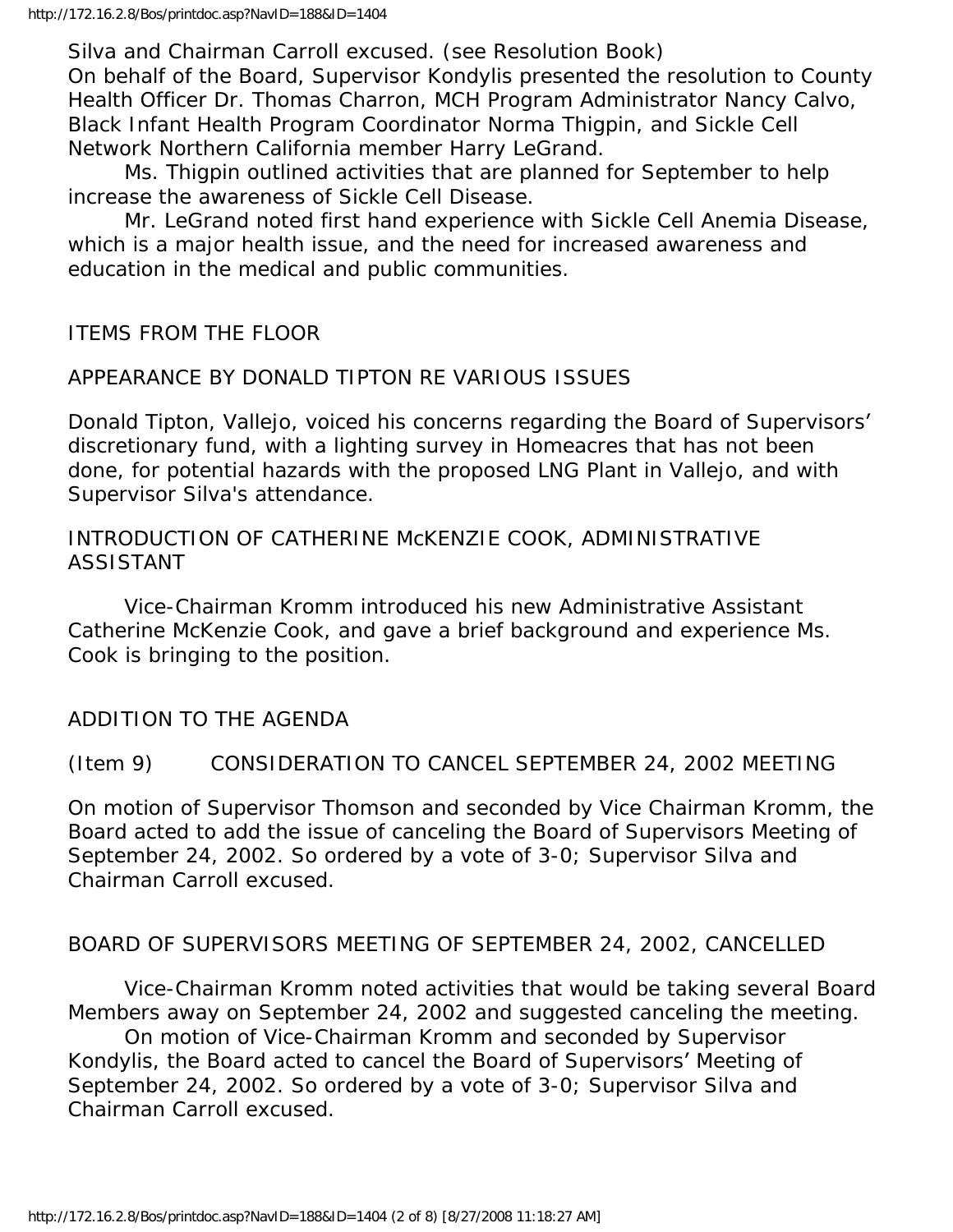APPROVAL OF AGENDA

On motion of Supervisor Thomson and seconded by Supervisor Kondylis, the Board acted to approve the submitted Agenda, incorporated herein by reference, with the following modifications:

 (Item 9) Consideration to cancel the Board of Supervisors Meeting of September 24, 2002, added to the Agenda.

So ordered by a vote of 3-0; Supervisor Silva and Chairman Carroll excused.

## CONSENT CALENDAR

On motion of Supervisor Kondylis and seconded by Supervisor Thomson, the Board acted to approve the following Consent Calendar items by a vote of 3-0; Supervisor Silva and Chairman Carroll excused.

(Item 12) MINUTES OF THE BOARD OF SUPERVISORS MEETING OF AUGUST 6, 2002; SOLANO COUNTY FACILITIES CORPORATION AUGUST 6, 2002; SOLANO COUNTY BUILDING CORPORATION AUGUST 6, 2002, as outlined in the Agenda Submittal from the Clerk of the Board dated September 3, 2002, incorporated herein by reference, approved.

(Item 13) PROCLAMATION DESIGNATING SEPTEMBER 21, 2002 AS WILDAID DAY IN SOLANO COUNTY, as outlined in the Agenda Submittal from Chairman Carroll dated September 3, 2002, incorporated herein by reference, approved.

(Item 14) RESOLUTION NO. 2002-170 APPROVING RECORDS RETENTION SCHEDULE FOR THE OFFICE OF COUNTY COUNSEL, adopted. (see Resolution Book)

(Item 15A) NOTICE OF COMPLETION RE MULTI-FUNCTION BUILDING AT FOUTS SPRINGS YOUTH FACILITY, BY FLINTCO, INC., as outlined in the Agenda Submittal from General Services dated September 3, 2002, incorporated herein by reference, approved and Chairman authorized to sign said notice on behalf of Solano County.

(Item 15B) AGREEMENT WITH STATE ROOFING SYSTEMS, INC. RE ROOFING PROJECTS AT THE VALLEJO HALL OF JUSTICE BUILDING AND AGRICULTURE/COOPERATIVE EXTENSION/DISTRICT ATTORNEY BUILDING FAIRFIELD, as outlined in the Agenda Submittal from General Services dated September 3, 2002, incorporated herein by reference, approved and the County Administrator authorized to sign said agreement and General Services Director authorized to sign any amendments.

(Item 16) RESOLUTION NO. 2002-171 AMENDING THE ALPHABETICAL LISTING OF CLASSES AND SALARIES (SPECIAL ADVOCATE PROGRAM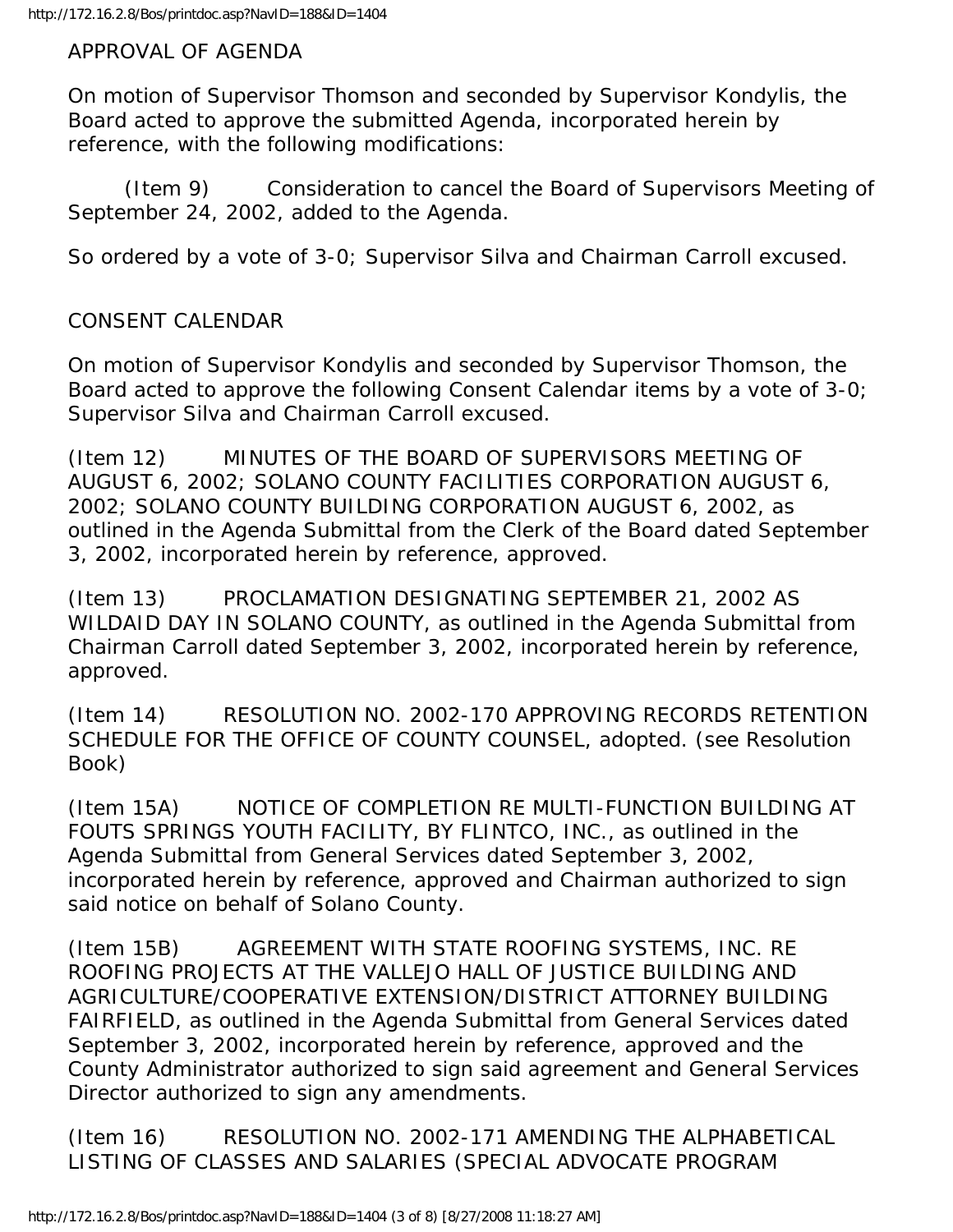COORDINATOR), adopted. (see Resolution Book)

RESOLUTION NO. 2002-172 AMENDING THE LIST OF NUMBERS AND CLASSIFICATIONS OF POSITIONS (SPECIAL ADVOCATE PROGRAM COORDINATOR), adopted. (see Resolution Book)

(Item 17) PLAQUE OF APPRECIATION HONORING PAULINE AGUIGUI, COOK, FOR OVER 19 YEARS OF SERVICE TO SOLANO COUNTY, as outlined in the Agenda Submittal from Sheriff/Coroner/Public Administrator dated September 3, 2002, incorporated herein by reference, approved.

## ORDERS

## (Item 19A) RECOMMENDATIONS RE REAUTHORIZATION OF TEMPORARY ASSISTANCE FOR NEEDY FAMILIES (TANF) PROGRAM, APPROVED

 Director of Health and Social Services Patrick Duterte reviewed the information contained in the Agenda Submittal from his department dated September 3, 2002, incorporated herein by reference, regarding the TANF Program. Mr. Duterte also reviewed a visual presentation, a hard copy is incorporated herein by reference, titled TANF Reauthorization Key Issues. The presentation included TANF Reauthorization, Key Issues with the most important being childcare, and Impacts of Childcare Costs on Family's Budget.

 Responding to questions posed by Supervisor Thomson regarding clients working in the childcare field to assist other clients, Mr. Duterte noted individual choices that each client would make on the career field they would pursue, and that the low pay in the childcare field is an issue.

 Supervisor Thomson feels this may be an opportunity for Government to step in to improve childcare and pay for the providers. Mr. Duterte noted it is the role of the Health and Social Services department to provide the support to keep the families working and help them improve their skills.

 Mr. Duterte continued his presentation with the Impact of Childcare Costs on Family's Budget.

 Responding to questions posed by Vice-Chairman Kromm regarding family planning, Deputy Director for CalWORKs Rosemary Lewis noted all applicants receive information regarding family planning, and noted if a client has additional children while on aide additional welfare grant money is not paid. The average number of children per family is down to about 2.5.

 Mr. Duterte continued his presentation with Portion of Income Required for Childcare Costs, and Recommendations for TANF Reauthorization. A key point was that 40% of the typical welfare population, both rural and urban, has learning disabilities that is not initially evident, and Mr. Duterte noted the department is now screening for learning disabilities which will make an impact with intervention.

 Responding to questions posed by Supervisor Kondylis regarding the majority of women receiving aide due to spousal abuse, Mr. Duterte noted people who come to CalWORKs don't want to initially talk about abuse. As that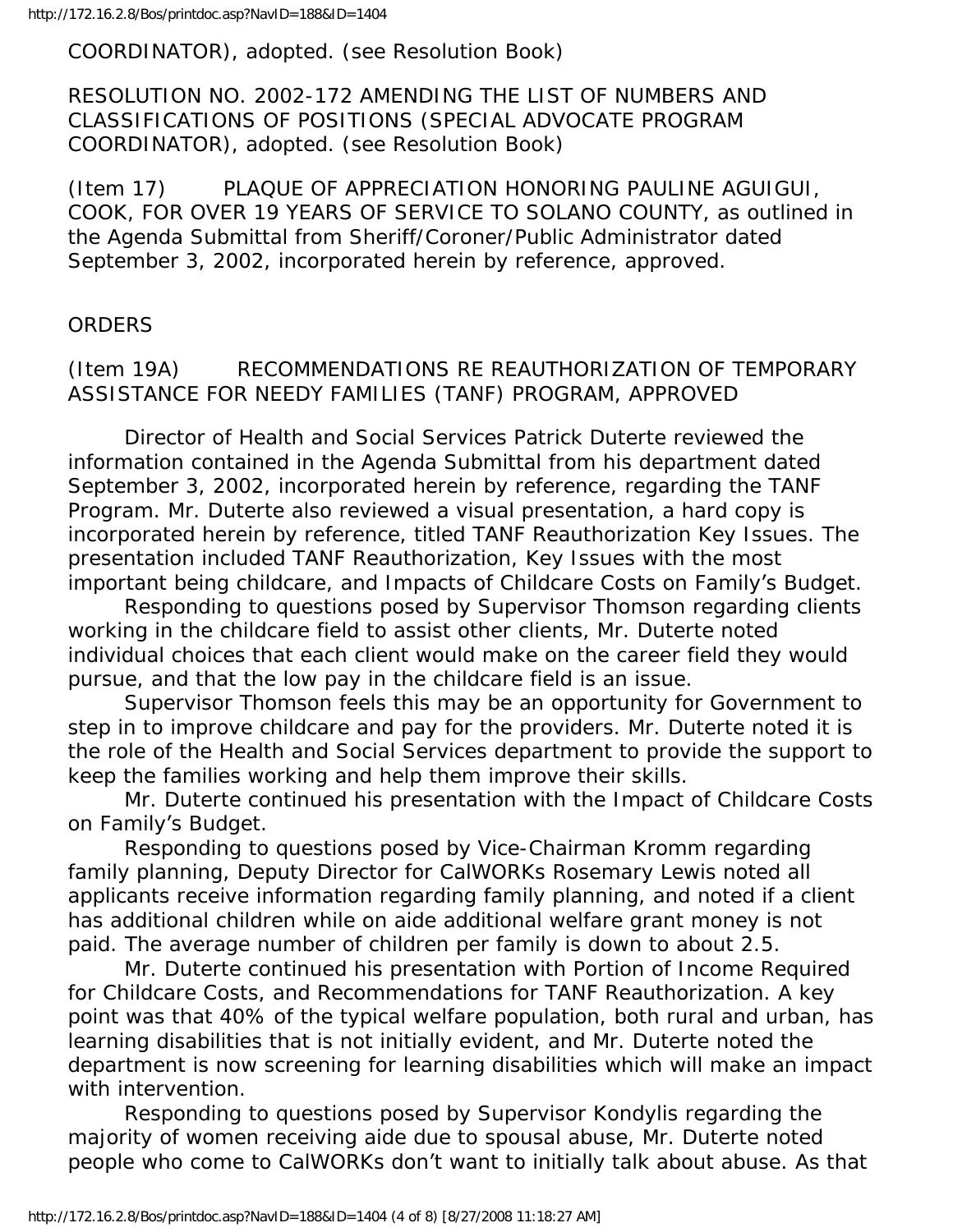person gets to know their individual worker it starts coming out, abuse is a hidden problem in this population.

 Responding to questions posed by Supervisor Kromm regarding work participation statistics in the report, Mr. Duterte discussed credit that is given for reducing the caseload, the Federal requirements of clients to be in the job market, and clarification of the requirements with the proposed legislation. There is a 60% to 70% program participation rate in the County.

 Mr. Duterte continued the presentation of the recommendations, noted that the one size fits all program in the proposed legislation does not work for all families, and requested approval of the recommendations, and invited the Board members to participate in joint meetings with the County congressional members to discuss these recommendations.

 Donald Tipton, Vallejo, voiced concern with the actual cost of living in Solano County, with how many people are on the waiting list for childcare subsidies for low income families, if there was anyway to detect if there are abuse problems any earlier in the process.

 Mr. Duterte referred Mr. Tipton to the web site www.cba.com that has the breakdown of the costs to live in California by county. Mr. Duterte noted there are 2,320 family units outside of CalWORKs that are on the waiting list for supplemental childcare subsidies, and the difficulties checking for abuse issues with an applicant due to confidentiality issues.

 Vice-Chairman Kromm noted the emphasis in the report is on childcare with safe secure and a good learning environment, the recommendation by Supervisor Thomson regarding increasing the pay for childcare providers and ways to encourage some CalWORKs clients into that field, and to look at local resources for childcare.

 Responding to questions posed by Vice-Chairman Kromm regarding funding by the Children and Families Commission for subsidized childcare, Supervisor Kondylis noted the main problem is there are to many children and not enough childcare slots, and outlined the three facets of funding provided by that commission.

 Supervisor Thomson noted that if the proposed Federal programs don't fit, we should take it and add all the different resources to make a viable program for Solano County.

 Vice-Chairman Kromm feels we should look at pulling together with the Prop 10 Commission on how we can more creatively deal with childhood issues.

 Mr. Duterte requested the Board give the department the flexibility to do a program that really works for our County, and noted we need to get the Federal dollars to do it.

 The Board members agreed meeting with congressional members to discuss TANF.

 On motion of Supervisor Kondylis and seconded by Supervisor Thomson, the Board acted to recommend the strongest wording possible be used to ensure children are protected, and to support the departmental recommendations. So ordered by a vote of 3-0; Supervisor Silva and Chairman Carroll excused.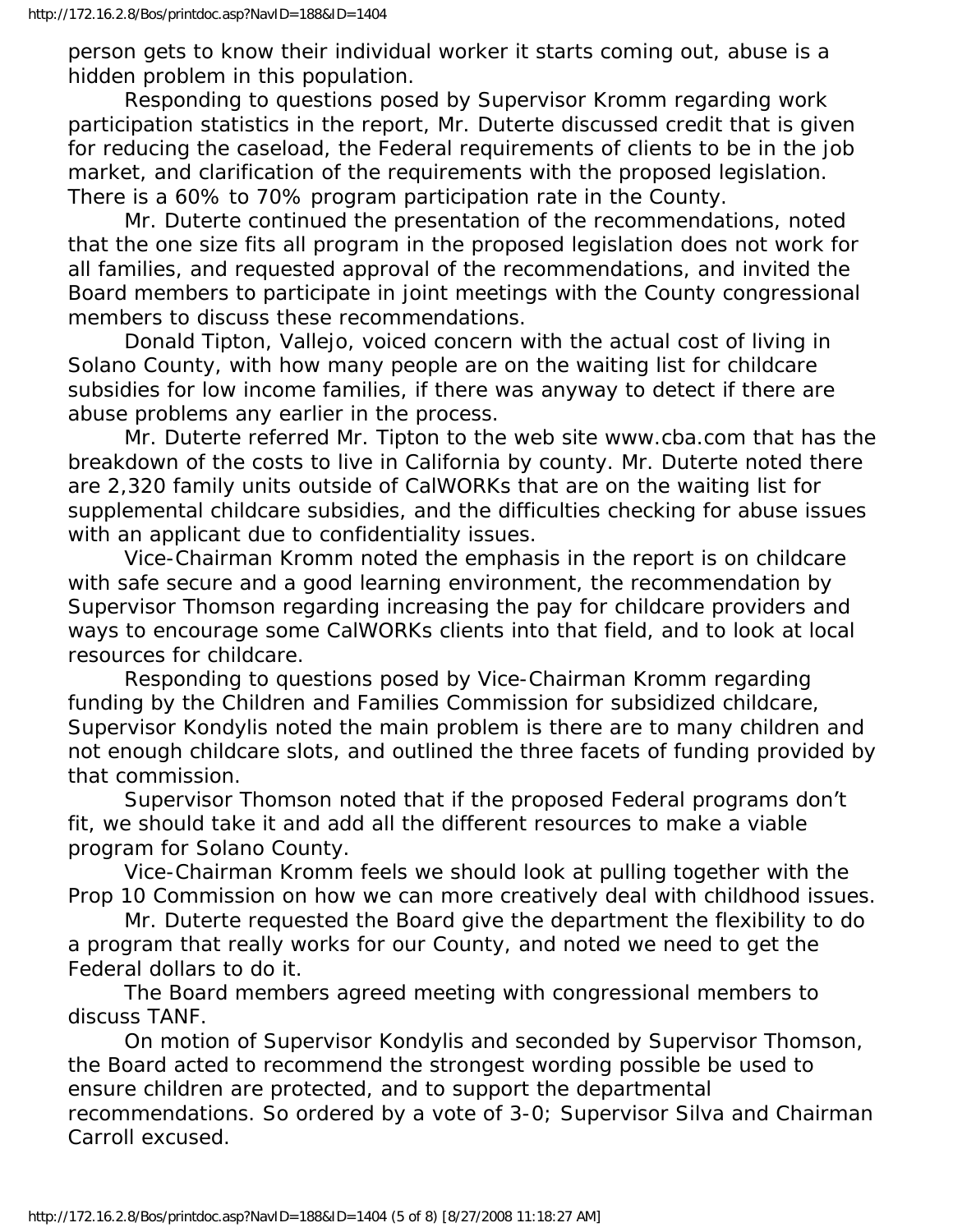## (Item 19B) REPORT RE HEALTH AND SOCIAL SERVICES SUBSTANCE ABUSE PROGRAMS, RECEIVED

 Director of Health and Social Services Patrick Duterte reviewed the information contained in the Agenda Submittal from his department dated September 3, 2002, incorporated herein by reference, regarding the substance abuse and additional service needs along with a visual presentation titled "Substance Abuse Services", incorporated herein by reference. Mr. Duterte emphasized State funding program cuts over the last two years effecting the department and the providers.

 Responding to questions posed by Vice-Chairman Kromm regarding small increases in Mental Health funding and the tie with substance abuse funding, Mr. Duterte mentioned a redesign plan of Mental Health and Substance Abuse Services.

 Mr. Duterte continued the presentation regarding how the State funding cuts, portions of the cuts that were absorbed by administration, and how the program cuts were determined. Mr. Duterte recommended maintaining the current FY 02/03 funding amount, to continue to work with the providers to redesign the substance abuse system.

 Assistant Director of Health and Social Services Moira Sullivan discussed the 2 ½ year old redesign project, the key components, and that all the details of the assessment and authorization process have not been completed. The department wants to make the best use of the treatment dollars, and Ms. Sullivan detailed planned changes for the use of funding sources, and a new automated tracking system with the goal of providing a higher unit of service. This plan will offer an intense level of case management and additional monitoring that the County does not do now.

 Responding to questions posed by Supervisor Thomson regarding the use of the case management information, and criteria for extension of services, Ms. Sullivan noted the County will initially contract with our existing providers and over time we will be able to see which providers are having better success with clients by monitoring the client outcome. Determining criteria and other details will be determined in the next phase of the redesign. The demand for services far exceeds the available services.

 Responding to questions posed by Supervisor Kondylis about when the new program will go into effect, Ms. Sullivan noted the earliest would be July 2003, which depends on the new software system that is being developed, and training of staff.

 Responding to concerns voiced by Supervisor Kondylis that Drug Court will not continue after October, Britt Ferguson, County Administrative Office noted the Board allocated funding from the MSA money for only two years. There was a brief discussion regarding funding for Drug Court, which the court system did not continue funding for.

 Lloyd Gieg, Program Director of Genesis House, voiced concern with the way program cuts were determined, feels cuts should be based on utilization levels. The Genesis House contract was cut 3% while utilization levels have been over 100% for many years. The Prop 36 contract is under utilized due to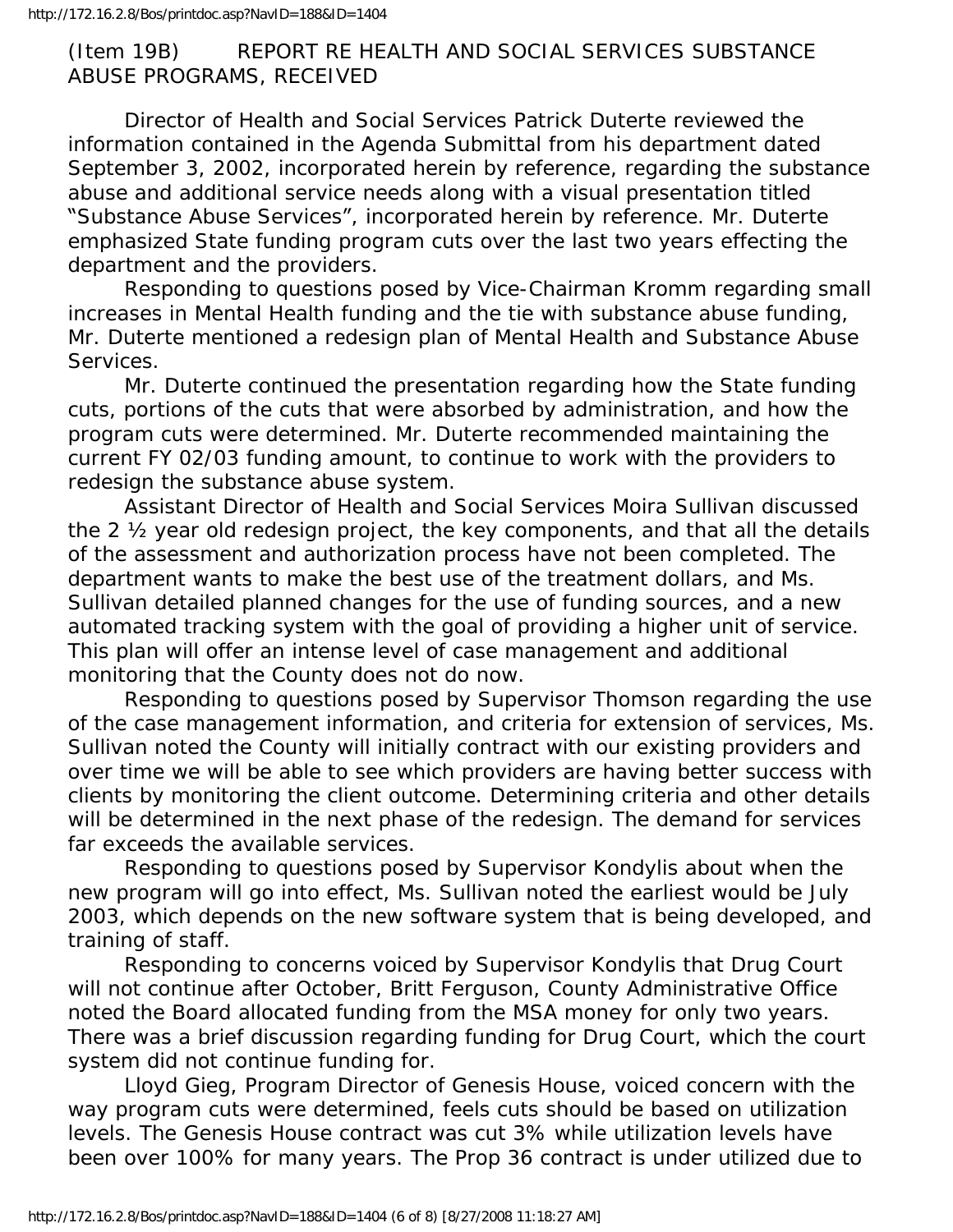a lack of referrals and with only a 17% utilization rate. The same is true with other contracts that due to the lack of referrals the contract amount has been decreased to allow other providers in the County to utilize the funds rather than return them to the State. Mr. Gieg suggested reducing the Prop 36 contract by \$10,200 rather than reductions in the NNA contract, and feels that contracts that are fully utilized should not be cut. Mr. Gieg feels the redesign program should not be implemented until all the details have been worked out. Much needs to be done to have a system that has objective criteria, for placement and utilizing existing services. There needs to be a better link with the Courts regarding placement of individuals, representatives from Probation and Parole have not attended the Work Design Work Group Meetings. Mr. Gieg feels that money spent now with treatment will save money and lives in the future, requested the funding cuts be restored, and that the redesign implementation only be done after all operational details have been worked out.

 Supervisor Thomson feels cuts should be based on utilization/outcomes not contract size.

 Responding to questions posed by Supervisor Kondylis regarding if the State cuts are program specific, Ms. Sullivan noted the funding cuts are in the State General Fund dollars that are used for those clients that are not MediCal eligible and don't fit any other category of funding. Ms. Sullivan discussed the many program specific funding streams.

 Responding to questions posed by Supervisor Kondylis regarding the lack of referrals, and with people on a waiting list, Mr. Gieg discussed reasons why he feels they are not getting Prop 36 referrals through the Probation Department, and discussed the benefits of residential treatment. People on the waiting list are in custody and awaiting placement, and are not Prop 36 or Drug Court eligible.

 Responding to questions posed by Vice-Chairman Kromm regarding participation by Probation and Parole in the redesign plan, Ms. Sullivan noted the new Chief Probation Officer has just assigned a person to participate, and noted a Drug Court representative had attended the meetings in the past.

 Clyde Harrington, RAFT, SSAC Recovery and House of Acts, noted the importance of detox and recovery services and encouraged the Board to continue those services.

 Susan Cinelli, SSAC Detox (Bi-Bett), requested the funding not be cut especially for SSAC Detox, voiced concern with the way the cuts were determined, the detrimental effects of a 10% cut in funding, and hopes funds would be found.

 Sandra Wornken, Dixon, discussed alternative treatment services, ritual abuse, and the need to address whole body issues in treatment.

 Responding to questions posed by Vice-Chairman Kromm regarding the redesign program costs, Ms. Sullivan noted the projection of costs is based on the estimates of need opposed to the funding that is available, this is a way to figure out what the need is in the community, and further discussed the many assumptions for treatment needs. Currently about 1,600 people are receiving services.

Responding to questions posed by Supervisor Kondylis regarding effected